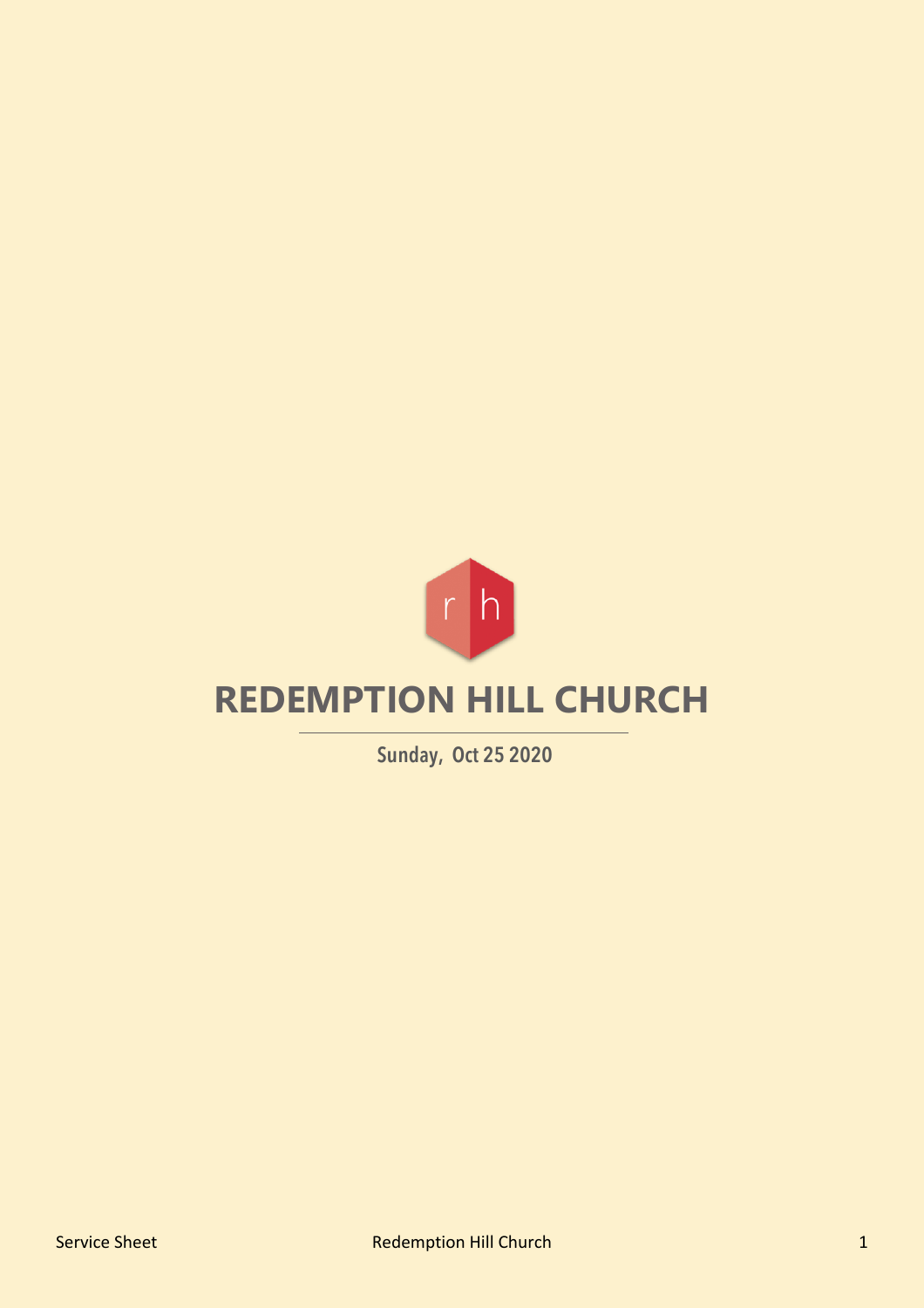## **Scripture Readings**

Psalm 34 **First Reading –** 1 Chronicles 29:10-22 **Second Reading –** Matthew 6:6-15 **Doxology –** Psalm 103:1-2

## **Order of Service**

Call to worship & Opening prayer Song 1 First call to prayer Song 2 Psalm Reading Song 3 Second call to prayer **Exhortation** Song 4 Closing prayer

#### **First Scripture Reading**

Announcements Testimonies & Prayer Requests Thanksgiving Prayer

## **Second Scripture Reading Sermon :** Matthew 6:6-15– *How to pray*

Exercising the gifts of the Holy Spirit **Pastoral Prayer Doxology** Benediction

After the service, you can stay back for a time of fellowship. If you want to reach out to us personally, you can leave a private message to the hosts, or our pastor directly.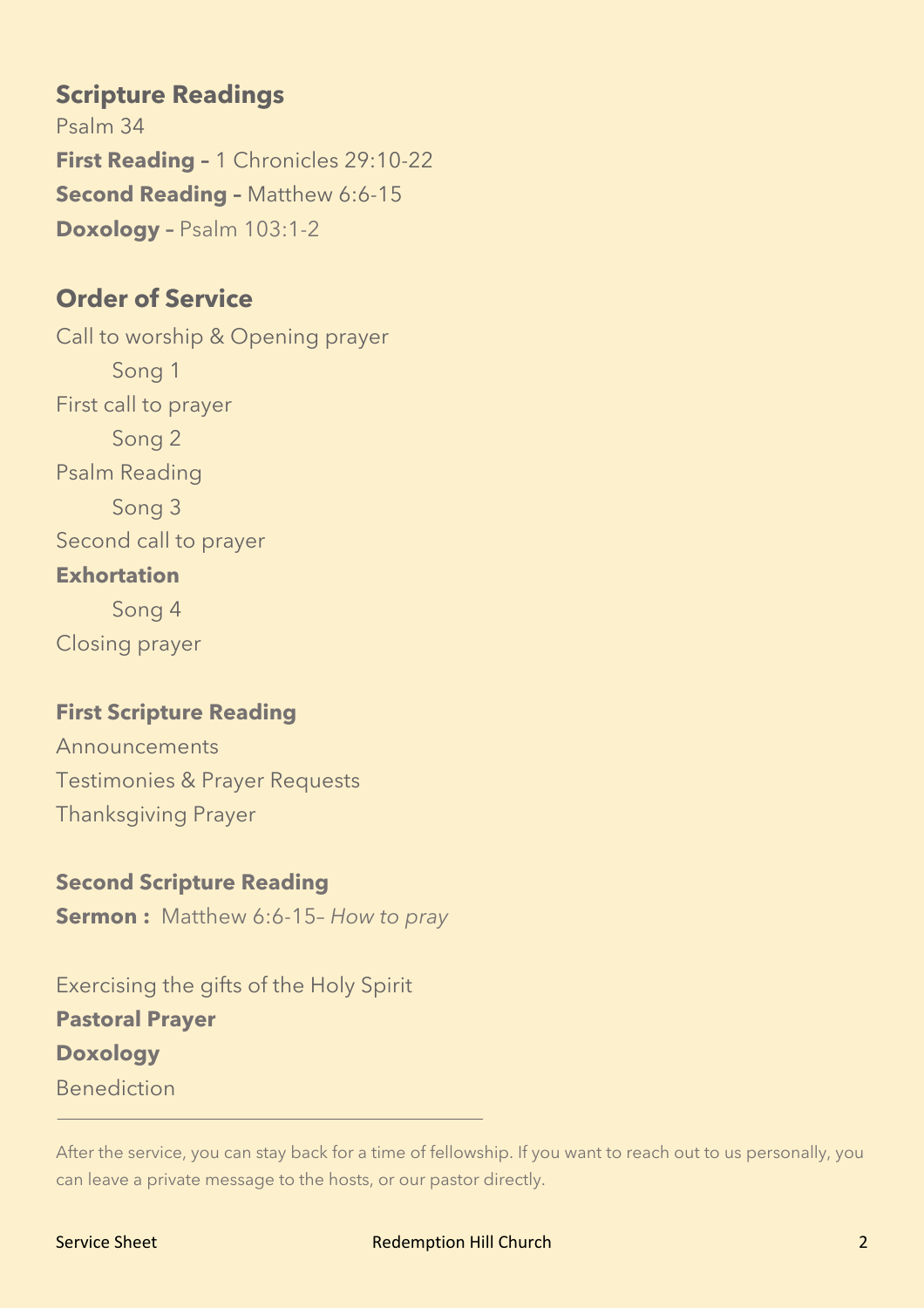# **Song 1 – Bless The Lord O my Soul**

#### **Chorus:**

Bless the Lord oh my soul Oh my soul Worship His Holy name Sing like never before Oh my soul I'll worship Your Holy name

The sun comes up It's a new day dawning It's time to sing Your song again Whatever may pass And whatever lies before me Let me be singing When the evening comes

You're rich in love And You're slow to anger Your name is great And Your heart is kind For all Your goodness I will keep on singing Ten thousand reasons For my heart to find

And on that day When my strength is failing The end draws near And my time has come Still my soul will Sing Your praise unending Ten thousand years And then forevermore Forevermore

**-Songwriter(s)- Jonas Myrin, Matt Redman**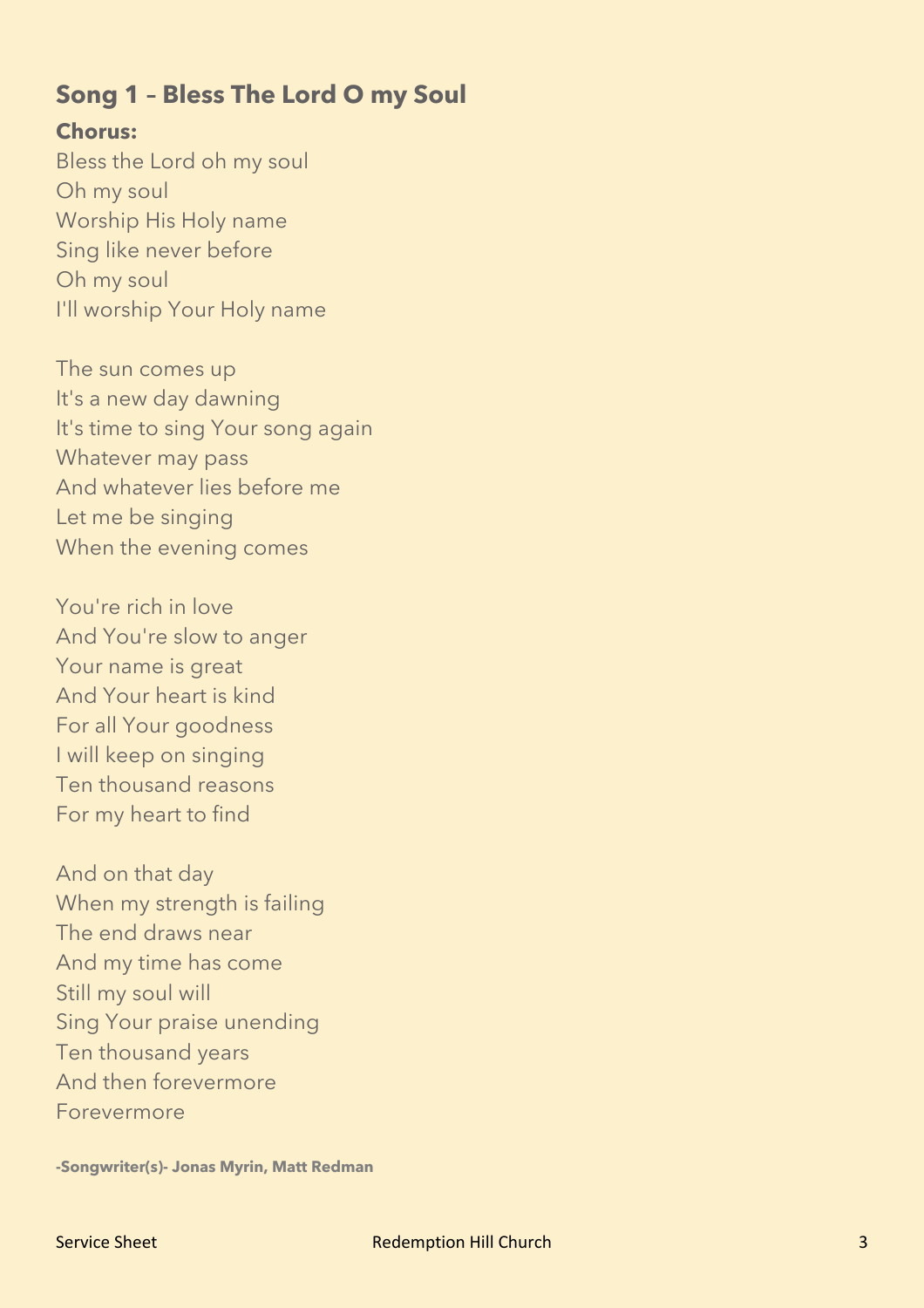## **Song 2 – Our Father**

Hear our prayer We are Your children And we've gathered here today We're gathered here to pray Hear our cry Lord, we need Your mercy And we need Your grace today Hear us as we pray

#### **Chorus:**

Our Father, who art in Heaven Hallowed be thy name Our Father, hear us from Heaven Forgive our sins we pray

Hear our song As it rises to Heaven May Your glory fill the earth As the waters cover the seas See our hearts And remove anything That is standing in the way Of coming to You today

## **Bridge:**

And though we are few We're surrounded by many Who have crossed that river before And this is the song we'll be singing forever Holy is the Lord(x8)

#### **-Songwriters: Saul Williams**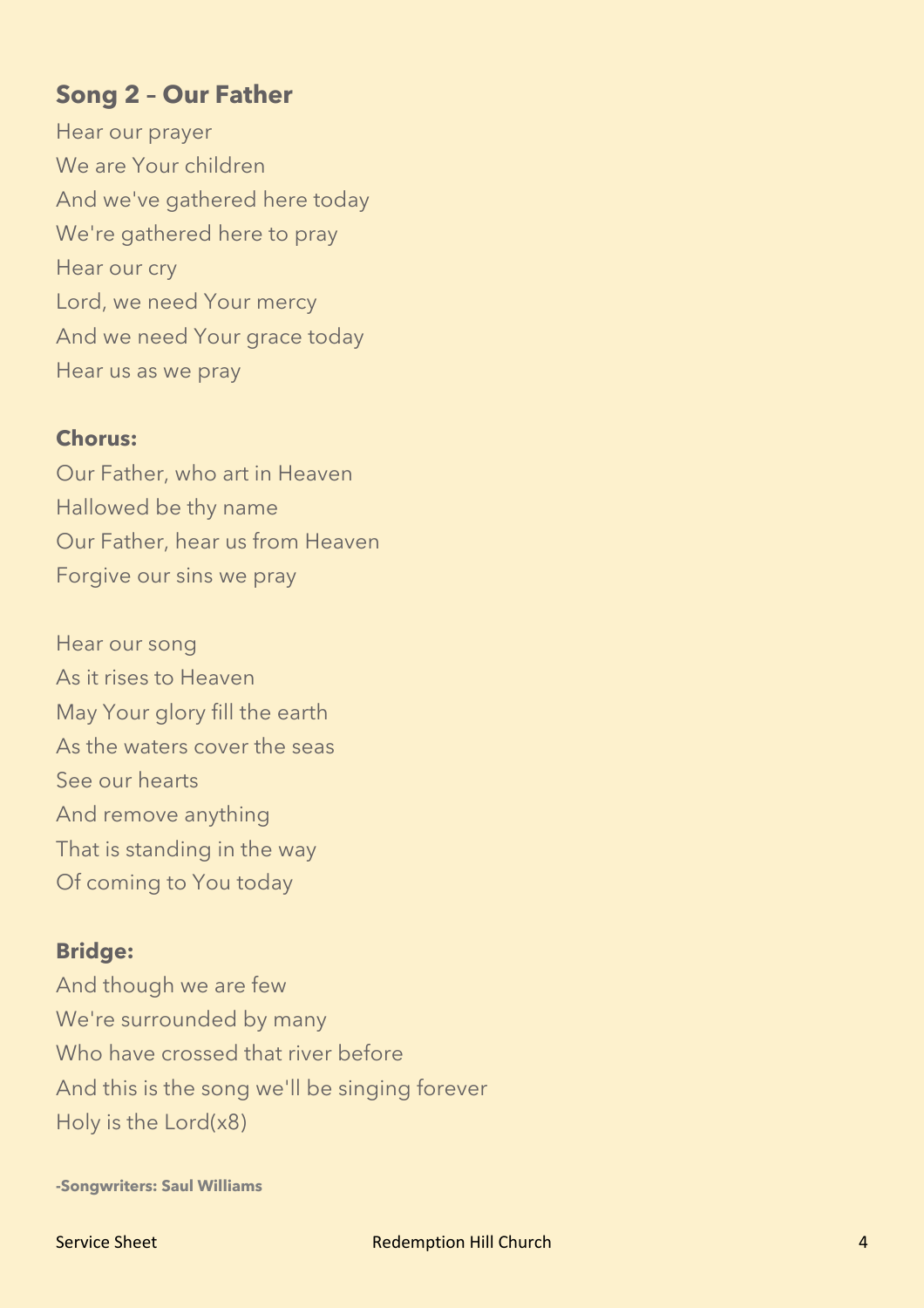## **Song 3 – Sweet Hour of Prayer**

Sweet hour of prayer Sweet hour of prayer That calls me from a world of care And bids me at my Father's throne Make all my wants and wishes known In seasons of distress and grief My soul has often found relief And oft escaped the tempter's snare By Thy return, sweet hour of prayer

Sweet hour of prayer Sweet hour of prayer The joys I feel, the bliss I share Of those whose anxious spirits burn With strong desires for Thy return With such I hasten to the place Where God my Saviour shows His face And gladly take my station there And wait for Thee, sweet hour of prayer

Sweet hour of prayer! sweet hour of prayer! Thy wings shall my petition bear To Him whose truth and faithfulness Engage the waiting soul to bless. And since He bids me seek His face, Believe His Word and trust His grace, I'll cast on Him my every care, And wait for thee, sweet hour of prayer!

**-Songwriters: Alan Jackson**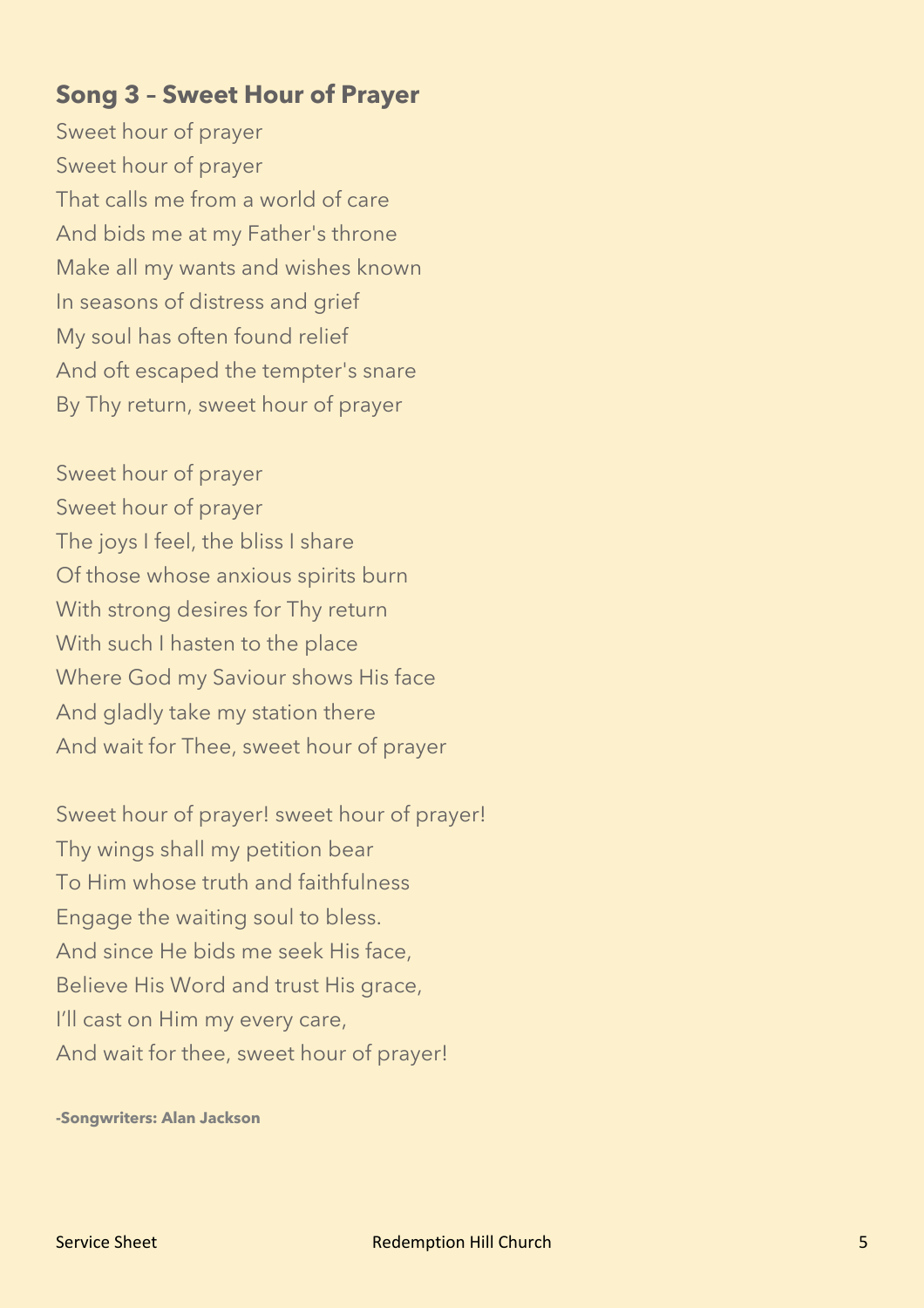# **Song 4 –At the foot of the cross**

At the foot of the cross Where grace and suffering meet You have shown me your love Through the judgement you received

## **Chorus:**

And you won my heart Yes you won my heart Now I can trade these ashes in for beauty And wear forgiveness like a crown Coming to kiss the feet of mercy I lay every burden down At the foot of the cross

At the foot of the cross Where I am made complete You have given me life Through the death you bore for me

**-Songwriters: Scott Kathryn**